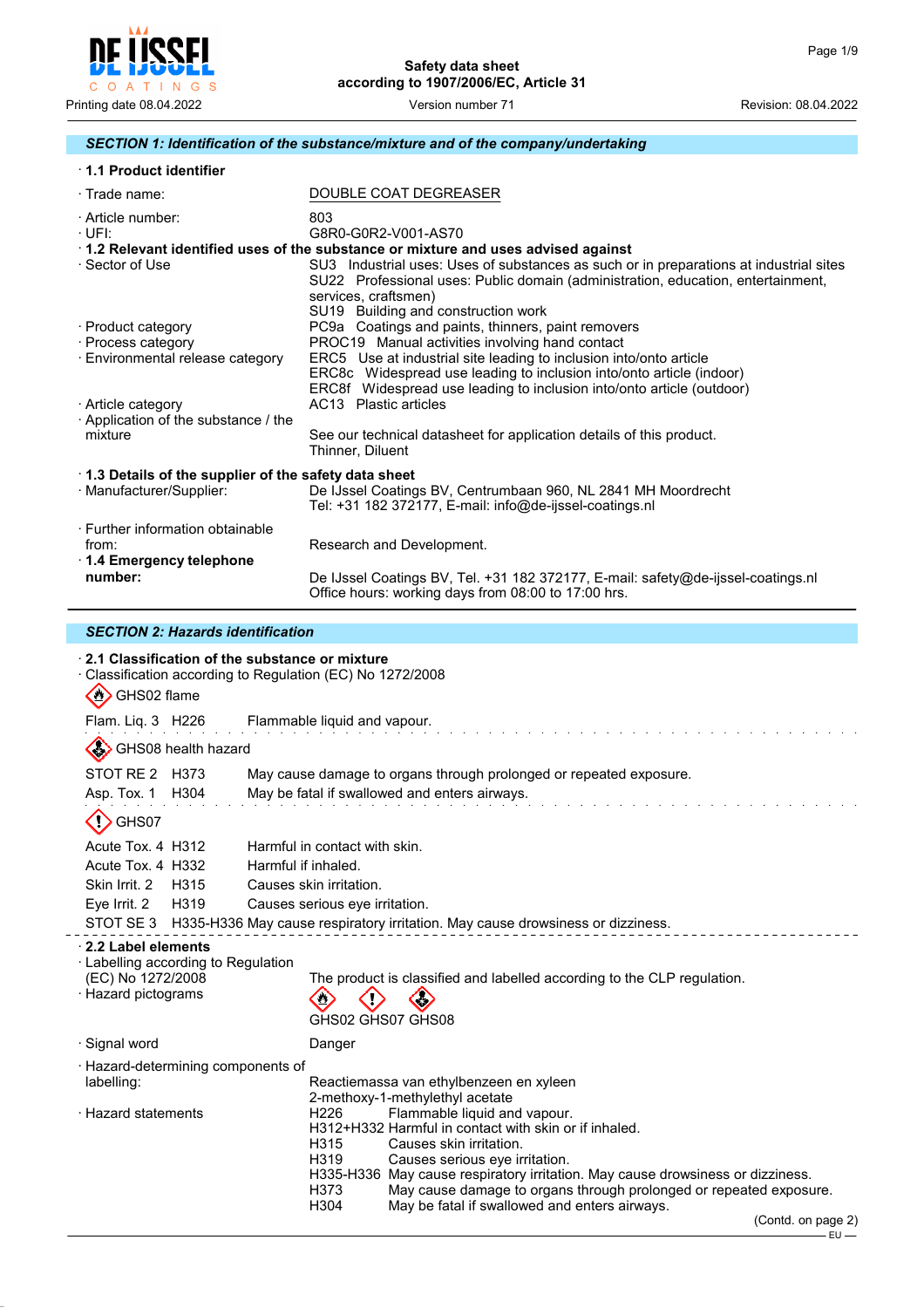

Printing date 08.04.2022 Version number 71 Revision: 08.04.2022

### **Trade name: DOUBLE COAT DEGREASER**

|                          | (Contd. of page 1)                                                                                      |
|--------------------------|---------------------------------------------------------------------------------------------------------|
| P <sub>101</sub>         | If medical advice is needed, have product container or label at hand.                                   |
| P <sub>102</sub>         | Keep out of reach of children.                                                                          |
| P <sub>103</sub>         | Read carefully and follow all instructions.                                                             |
| P301+P310                | IF SWALLOWED: Immediately call a POISON CENTER/ doctor.                                                 |
| P331                     | Do NOT induce vomiting.                                                                                 |
|                          | P303+P361+P353 IF ON SKIN (or hair): Take off immediately all contaminated clothing.                    |
|                          | Rinse skin with water for shower.                                                                       |
|                          | P305+P351+P338 IF IN EYES: Rinse cautiously with water for several minutes.                             |
|                          | Remove contact lenses, if present and easy to do. Continue rinsing.                                     |
| P362+P364                | Take off contaminated clothing and wash it before reuse.                                                |
| P405                     | Store locked up.                                                                                        |
| P <sub>501</sub>         | Dispose of contents/container in accordance with local/regional/<br>national/international regulations. |
|                          |                                                                                                         |
|                          |                                                                                                         |
| الملماء والمرمرة المرارا |                                                                                                         |
|                          | · Results of PBT and vPvB assessment                                                                    |

· PBT: Not applicable. · vPvB: Not applicable.

## *SECTION 3: Composition/information on ingredients*

# · **3.2 Chemical characterisation: Mixtures**

Mixture of substances listed below with nonhazardous additions.

| · Dangerous components:    |                                                                                                                                                                                              |              |
|----------------------------|----------------------------------------------------------------------------------------------------------------------------------------------------------------------------------------------|--------------|
| EC number: 905-588-0       | Reactiemassa van ethylbenzeen en xyleen                                                                                                                                                      | $50 - 100\%$ |
| Reg.nr.: 01-2119488216-32  | . ⑥ Flam. Liq. 3, H226; ⑧ STOT RE 2, H373, Asp. Tox. 1, H304; ① Acute Tox. 4, H312; Acute Tox. 4, H332; Skin Irrit. 2, H315; Eye Irrit. 2, H319; STOT SE 3,<br>H335; Aquatic Chronic 3, H412 |              |
| CAS: 108-65-6              | 2-methoxy-1-methylethyl acetate                                                                                                                                                              | $25 - 50\%$  |
| EINECS: 203-603-9          | $\otimes$ Flam. Liq. 3, H226; $\otimes$ STOT SE 3, H336                                                                                                                                      |              |
| Index number: 607-195-00-7 |                                                                                                                                                                                              |              |
| Reg.nr.: 01-2119475791-29  |                                                                                                                                                                                              |              |
| · Additional information:  | For the wording of the listed hazard phrases refer to section 16.                                                                                                                            |              |

### *SECTION 4: First aid measures*

| 4.1 Description of first aid measures   |                                                                                           |
|-----------------------------------------|-------------------------------------------------------------------------------------------|
| · General information:                  | Immediately remove any clothing soiled by the product.                                    |
|                                         | Symptoms of poisoning may even occur after several hours; therefore medical               |
|                                         | observation for at least 48 hours after the accident.                                     |
| · After inhalation:                     | Supply fresh air. If required, provide artificial respiration. Keep patient warm. Consult |
|                                         | doctor if symptoms persist.                                                               |
|                                         | In case of unconsciousness place patient stably in side position for transportation.      |
| · After skin contact:                   | Immediately wash with water and soap and rinse thoroughly.                                |
| ⋅ After eye contact:                    | Rinse opened eye for several minutes under running water. If symptoms persist, consult    |
|                                         | a doctor.                                                                                 |
| · After swallowing:                     | If symptoms persist consult doctor.                                                       |
| $\cdot$ 4.2 Most important symptoms     |                                                                                           |
| and effects, both acute and             |                                                                                           |
| delayed                                 | No further relevant information available.                                                |
| 4.3 Indication of any immediate         |                                                                                           |
| medical attention and special           |                                                                                           |
| treatment needed                        | No further relevant information available.                                                |
|                                         |                                                                                           |
|                                         |                                                                                           |
| <b>SECTION 5: Firefighting measures</b> |                                                                                           |

| <b>SLUTION J. I II GIRINING IIIGASULGS</b>                                                     |                                                                 |                    |
|------------------------------------------------------------------------------------------------|-----------------------------------------------------------------|--------------------|
| 5.1 Extinguishing media<br>· Suitable extinguishing agents:<br>· For safety reasons unsuitable | CO2 or powder. Fight larger fires with alcohol resistant foam.  |                    |
| extinguishing agents:                                                                          | Water with full jet                                             |                    |
| ⋅ 5.2 Special hazards arising from<br>the substance or mixture                                 | During heating or in case of fire poisonous gases are produced. |                    |
|                                                                                                |                                                                 | (Contd. on page 3) |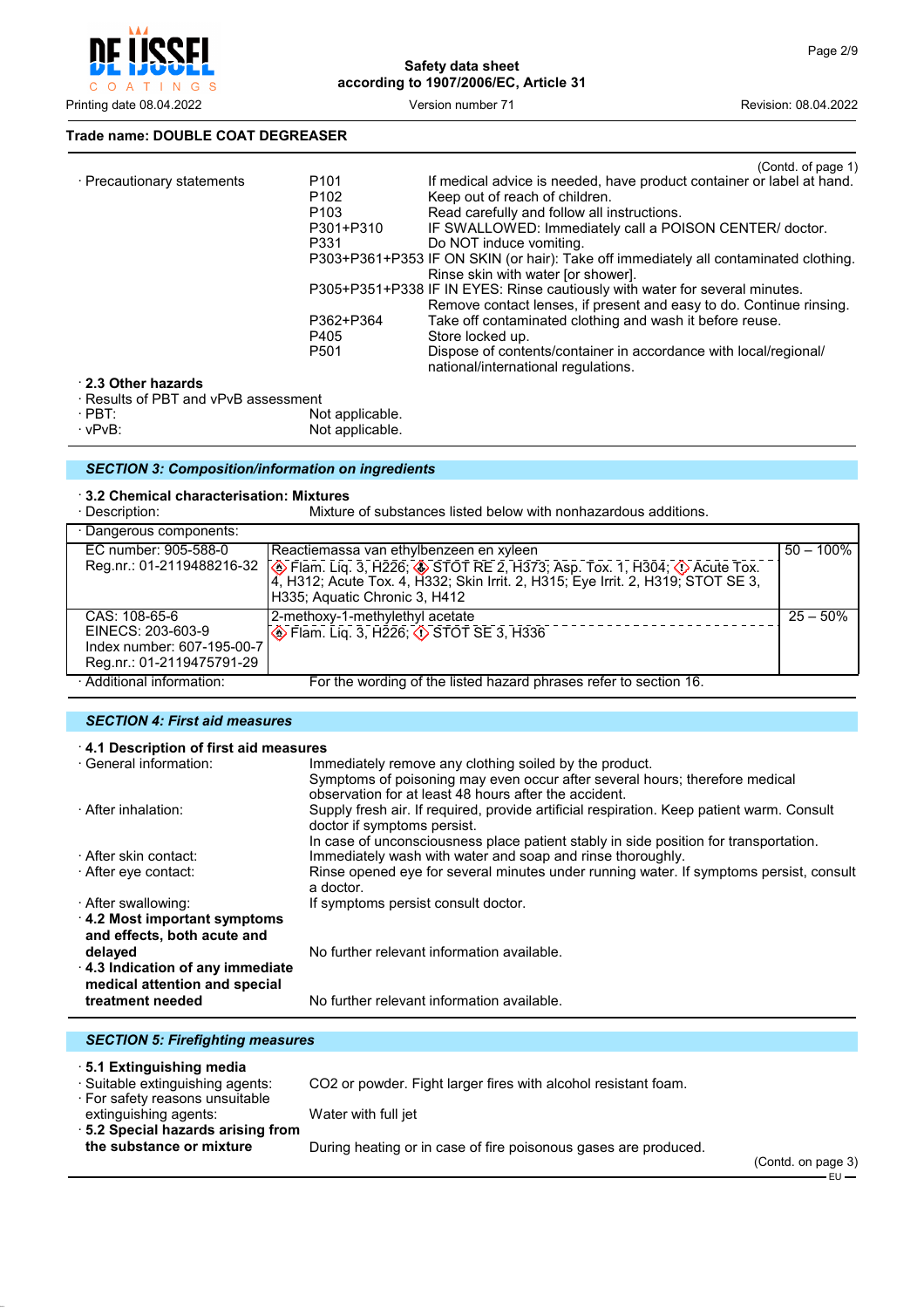$\overline{\mathbf{r}}$ C O A T I N G S

Printing date 08.04.2022 **Version number 71** Version 100 Version 21

# **Safety data sheet according to 1907/2006/EC, Article 31**

(Contd. of page 2)

### **Trade name: DOUBLE COAT DEGREASER**

| ⋅ 5.3 Advice for firefighters<br>· Protective equipment:                                                                                                                                                                   | (Comu. or page 2)<br>Mouth respiratory protective device.                                                                                                                                                                                                                                                                                                                                                                                                                                                                            |
|----------------------------------------------------------------------------------------------------------------------------------------------------------------------------------------------------------------------------|--------------------------------------------------------------------------------------------------------------------------------------------------------------------------------------------------------------------------------------------------------------------------------------------------------------------------------------------------------------------------------------------------------------------------------------------------------------------------------------------------------------------------------------|
| <b>SECTION 6: Accidental release measures</b>                                                                                                                                                                              |                                                                                                                                                                                                                                                                                                                                                                                                                                                                                                                                      |
| 6.1 Personal precautions,<br>protective equipment and<br>emergency procedures<br>$\cdot$ 6.2 Environmental precautions:<br>6.3 Methods and material for<br>containment and cleaning up:<br>6.4 Reference to other sections | Mount respiratory protective device.<br>Wear protective equipment. Keep unprotected persons away.<br>Do not allow to enter sewers/ surface or ground water.<br>Absorb with liquid-binding material (sand, diatomite, acid binders, universal binders,<br>sawdust).<br>Dispose contaminated material as waste according to item 13.<br>Ensure adequate ventilation.<br>See Section 7 for information on safe handling.<br>See Section 8 for information on personal protection equipment.<br>See Section 13 for disposal information. |
| <b>SECTION 7: Handling and storage</b>                                                                                                                                                                                     |                                                                                                                                                                                                                                                                                                                                                                                                                                                                                                                                      |
|                                                                                                                                                                                                                            |                                                                                                                                                                                                                                                                                                                                                                                                                                                                                                                                      |
| 17.1 Precautions for safe<br>handling                                                                                                                                                                                      | Ensure good ventilation/exhaustion at the workplace.<br>Prevent formation of aerosols.                                                                                                                                                                                                                                                                                                                                                                                                                                               |
| $\cdot$ Information about fire - and<br>explosion protection:                                                                                                                                                              | Keep ignition sources away - Do not smoke.<br>Protect against electrostatic charges.<br>Keep respiratory protective device available.                                                                                                                                                                                                                                                                                                                                                                                                |
| .7.2 Conditions for safe storage, including any incompatibilities                                                                                                                                                          |                                                                                                                                                                                                                                                                                                                                                                                                                                                                                                                                      |
| · Storage:<br>· Requirements to be met by<br>storerooms and receptacles:<br>· Information about storage in one<br>common storage facility:<br>· Further information about storage<br>conditions:                           | No special requirements.<br>Not required.                                                                                                                                                                                                                                                                                                                                                                                                                                                                                            |
| · Recommended storage<br>temperature:<br>7.3 Specific end use(s)                                                                                                                                                           | Keep container tightly sealed.<br>5 - 30 □<br>No further relevant information available.                                                                                                                                                                                                                                                                                                                                                                                                                                             |
| <b>SECTION 8: Exposure controls/personal protection</b>                                                                                                                                                                    |                                                                                                                                                                                                                                                                                                                                                                                                                                                                                                                                      |
| 8.1 Control parameters<br>· Additional information about<br>design of technical facilities:                                                                                                                                | No further data; see item 7.                                                                                                                                                                                                                                                                                                                                                                                                                                                                                                         |
| · Ingredients with limit values that require monitoring at the workplace:                                                                                                                                                  |                                                                                                                                                                                                                                                                                                                                                                                                                                                                                                                                      |
| 108-65-6 2-methoxy-1-methylethyl acetate<br>IOELV Short-term value: 550 mg/m <sup>3</sup> , 100 ppm                                                                                                                        |                                                                                                                                                                                                                                                                                                                                                                                                                                                                                                                                      |
| Long-term value: 275 mg/m <sup>3</sup> , 50 ppm<br>Skin                                                                                                                                                                    |                                                                                                                                                                                                                                                                                                                                                                                                                                                                                                                                      |
| DNEL (Derived No Effect Level) for workers                                                                                                                                                                                 |                                                                                                                                                                                                                                                                                                                                                                                                                                                                                                                                      |
| Reactiemassa van ethylbenzeen en xyleen                                                                                                                                                                                    |                                                                                                                                                                                                                                                                                                                                                                                                                                                                                                                                      |
| Long-term - systemic effects, worker<br>Dermal<br>Inhalative   Long-term - systemic effects, worker   77 mg/m <sup>3</sup> (Worker)                                                                                        | 180 mg/kg bw/day (Worker)                                                                                                                                                                                                                                                                                                                                                                                                                                                                                                            |
| 108-65-6 2-methoxy-1-methylethyl acetate                                                                                                                                                                                   |                                                                                                                                                                                                                                                                                                                                                                                                                                                                                                                                      |
| Dermal                                                                                                                                                                                                                     | Long-term - systemic effects, worker 153.5 mg/kg bw/day (Worker)                                                                                                                                                                                                                                                                                                                                                                                                                                                                     |
|                                                                                                                                                                                                                            | Inhalative   Long-term - systemic effects, worker   275 mg/m <sup>3</sup> (Worker)                                                                                                                                                                                                                                                                                                                                                                                                                                                   |
| · DNEL (Derived No Effect Level) for the general population                                                                                                                                                                |                                                                                                                                                                                                                                                                                                                                                                                                                                                                                                                                      |
| Reactiemassa van ethylbenzeen en xyleen<br>Oral                                                                                                                                                                            | Long-term - systemic effects, general population   1.6 mg/kg bw/day (General population)                                                                                                                                                                                                                                                                                                                                                                                                                                             |
| Dermal                                                                                                                                                                                                                     | Long-term - systemic effects, general population 108 mg/kg bw/day (General population)                                                                                                                                                                                                                                                                                                                                                                                                                                               |
|                                                                                                                                                                                                                            | (Contd. on page 4)<br>$EU$ —                                                                                                                                                                                                                                                                                                                                                                                                                                                                                                         |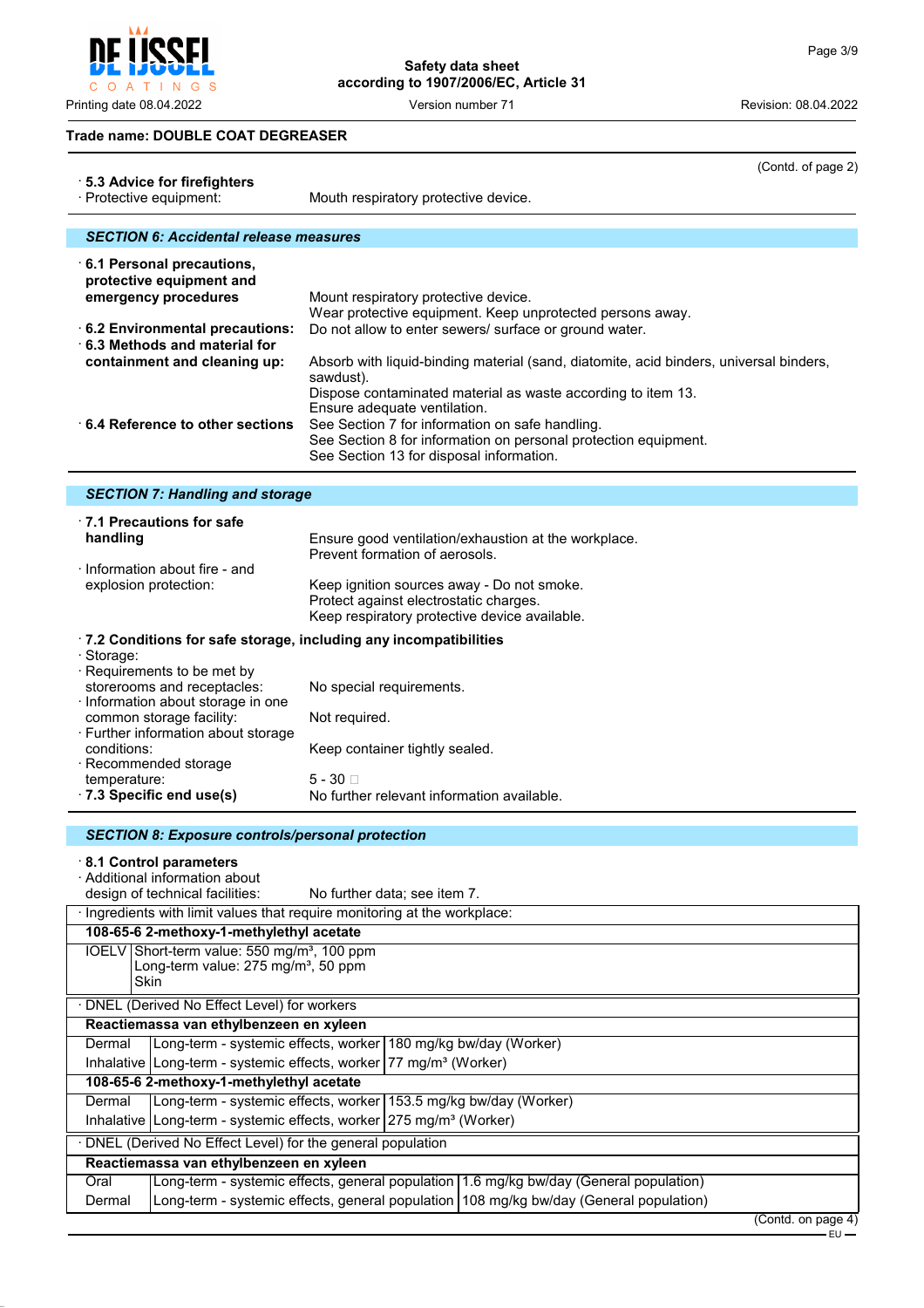

### **Trade name: DOUBLE COAT DEGREASER**

|                                                                                                                                                                                                                                                         |                                                                                                                                        |                 | (Contd. of page 3)                                                                                                                                                                                                                                                                                                                                                                                                                                                                                                                                                                                                                                |  |
|---------------------------------------------------------------------------------------------------------------------------------------------------------------------------------------------------------------------------------------------------------|----------------------------------------------------------------------------------------------------------------------------------------|-----------------|---------------------------------------------------------------------------------------------------------------------------------------------------------------------------------------------------------------------------------------------------------------------------------------------------------------------------------------------------------------------------------------------------------------------------------------------------------------------------------------------------------------------------------------------------------------------------------------------------------------------------------------------------|--|
| Inhalative   Acute - local effects, general population                                                                                                                                                                                                  |                                                                                                                                        |                 | 289 mg/m <sup>3</sup> (Worker)                                                                                                                                                                                                                                                                                                                                                                                                                                                                                                                                                                                                                    |  |
|                                                                                                                                                                                                                                                         |                                                                                                                                        |                 | Long-term - systemic effects, general population $14.8$ mg/m <sup>3</sup> (General population)                                                                                                                                                                                                                                                                                                                                                                                                                                                                                                                                                    |  |
| 108-65-6 2-methoxy-1-methylethyl acetate                                                                                                                                                                                                                |                                                                                                                                        |                 |                                                                                                                                                                                                                                                                                                                                                                                                                                                                                                                                                                                                                                                   |  |
| Oral                                                                                                                                                                                                                                                    |                                                                                                                                        |                 | Long-term - systemic effects, general population 1.67 mg/kg bw/day (General population)                                                                                                                                                                                                                                                                                                                                                                                                                                                                                                                                                           |  |
| Dermal                                                                                                                                                                                                                                                  |                                                                                                                                        |                 | Long-term - systemic effects, general population 54.8 mg/kg bw/day (General population)                                                                                                                                                                                                                                                                                                                                                                                                                                                                                                                                                           |  |
| Inhalative Long-term - systemic effects, general population $33 \text{ mg/m}^3$ (General population)                                                                                                                                                    |                                                                                                                                        |                 |                                                                                                                                                                                                                                                                                                                                                                                                                                                                                                                                                                                                                                                   |  |
| · PNEC (Predicted No Effect Concentration) values                                                                                                                                                                                                       |                                                                                                                                        |                 |                                                                                                                                                                                                                                                                                                                                                                                                                                                                                                                                                                                                                                                   |  |
| Reactiemassa van ethylbenzeen en xyleen                                                                                                                                                                                                                 |                                                                                                                                        |                 |                                                                                                                                                                                                                                                                                                                                                                                                                                                                                                                                                                                                                                                   |  |
| Aquatic compartment - freshwater                                                                                                                                                                                                                        |                                                                                                                                        |                 | 0.327 mg/l (Freshwater)                                                                                                                                                                                                                                                                                                                                                                                                                                                                                                                                                                                                                           |  |
| Aquatic compartment - marine water                                                                                                                                                                                                                      |                                                                                                                                        |                 | 0.327 mg/l (Marine water)                                                                                                                                                                                                                                                                                                                                                                                                                                                                                                                                                                                                                         |  |
| Aquatic compartment - sediment in freshwater                                                                                                                                                                                                            |                                                                                                                                        |                 | 12.46 mg/kg sed dw (Sediment freshwater)                                                                                                                                                                                                                                                                                                                                                                                                                                                                                                                                                                                                          |  |
| Aquatic compartment - sediment in marine water                                                                                                                                                                                                          |                                                                                                                                        |                 | 12.46 mg/kg sed dw (Sediment marine water)                                                                                                                                                                                                                                                                                                                                                                                                                                                                                                                                                                                                        |  |
| Terrestrial compartment - soil                                                                                                                                                                                                                          |                                                                                                                                        |                 | 2.31 mg/kg dw (Soil)                                                                                                                                                                                                                                                                                                                                                                                                                                                                                                                                                                                                                              |  |
| Sewage treatment plant                                                                                                                                                                                                                                  |                                                                                                                                        | 6.58 mg/l (stp) |                                                                                                                                                                                                                                                                                                                                                                                                                                                                                                                                                                                                                                                   |  |
| 108-65-6 2-methoxy-1-methylethyl acetate<br>Aquatic compartment - freshwater                                                                                                                                                                            |                                                                                                                                        |                 | 0.635 mg/l (Freshwater)                                                                                                                                                                                                                                                                                                                                                                                                                                                                                                                                                                                                                           |  |
| Aquatic compartment - marine water                                                                                                                                                                                                                      |                                                                                                                                        |                 | 0.0635 mg/l (Marine water)                                                                                                                                                                                                                                                                                                                                                                                                                                                                                                                                                                                                                        |  |
| Aquatic compartment - water, intermittent releases 6.35 mg/l (Intermittent release water)                                                                                                                                                               |                                                                                                                                        |                 |                                                                                                                                                                                                                                                                                                                                                                                                                                                                                                                                                                                                                                                   |  |
| Aquatic compartment - sediment in freshwater                                                                                                                                                                                                            |                                                                                                                                        |                 | 3.29 mg/kg sed dw (Sediment freshwater)                                                                                                                                                                                                                                                                                                                                                                                                                                                                                                                                                                                                           |  |
| Aquatic compartment - sediment in marine water                                                                                                                                                                                                          |                                                                                                                                        |                 | 0.329 mg/kg sed dw (Marine water)                                                                                                                                                                                                                                                                                                                                                                                                                                                                                                                                                                                                                 |  |
| Terrestrial compartment - soil                                                                                                                                                                                                                          |                                                                                                                                        |                 | 0.29 mg/kg dw (Soil)                                                                                                                                                                                                                                                                                                                                                                                                                                                                                                                                                                                                                              |  |
| Sewage treatment plant                                                                                                                                                                                                                                  |                                                                                                                                        | 100 mg/l (stp)  |                                                                                                                                                                                                                                                                                                                                                                                                                                                                                                                                                                                                                                                   |  |
| · Additional information:                                                                                                                                                                                                                               |                                                                                                                                        |                 | The lists valid during the making were used as basis.                                                                                                                                                                                                                                                                                                                                                                                                                                                                                                                                                                                             |  |
| $\cdot$ 8.2 Exposure controls<br>· Personal protective equipment:<br>· General protective and hygienic<br>measures:<br>· Respiratory protection:<br>$\cdot$ Protection of hands:                                                                        | Store protective clothing separately.<br>Avoid contact with the eyes and skin.<br>Filter A/P2<br>Protective gloves<br>the preparation. |                 | Keep away from foodstuffs, beverages and feed.<br>Immediately remove all soiled and contaminated clothing<br>Wash hands before breaks and at the end of work.<br>In case of brief exposure or low pollution use respiratory filter device. In case of<br>intensive or longer exposure use self-contained respiratory protective device.<br>The glove material has to be impermeable and resistant to the product/ the substance/                                                                                                                                                                                                                  |  |
| · Material of gloves                                                                                                                                                                                                                                    | diffusion and the degradation<br>PVA gloves<br>Nitrile rubber, NBR                                                                     |                 | Due to missing tests no recommendation to the glove material can be given for the<br>product/ the preparation/ the chemical mixture.<br>Selection of the glove material on consideration of the penetration times, rates of<br>The selection of the suitable gloves does not only depend on the material, but also on<br>further marks of quality and varies from manufacturer to manufacturer. As the product is<br>a preparation of several substances, the resistance of the glove material can not be<br>calculated in advance and has therefore to be checked prior to the application.<br>Recommended thickness of the material: $> 0.3$ mm |  |
| · Penetration time of glove material                                                                                                                                                                                                                    | gloves and has to be observed.                                                                                                         |                 | The exact break trough time has to be found out by the manufacturer of the protective<br>For the mixture of chemicals mentioned below the penetration time has to be at least<br>480 minutes (Permeation according to EN 16523-1:2015: Level 6).                                                                                                                                                                                                                                                                                                                                                                                                  |  |
| $\cdot$ For the permanent contact gloves<br>made of the following materials are<br>suitable:<br>As protection from splashes gloves<br>made of the following materials are<br>suitable:<br>· Not suitable are gloves made of<br>the following materials: | Nitrile rubber, NBR<br>Nitrile rubber, NBR<br>Leather gloves                                                                           |                 |                                                                                                                                                                                                                                                                                                                                                                                                                                                                                                                                                                                                                                                   |  |
|                                                                                                                                                                                                                                                         | Strong material gloves                                                                                                                 |                 |                                                                                                                                                                                                                                                                                                                                                                                                                                                                                                                                                                                                                                                   |  |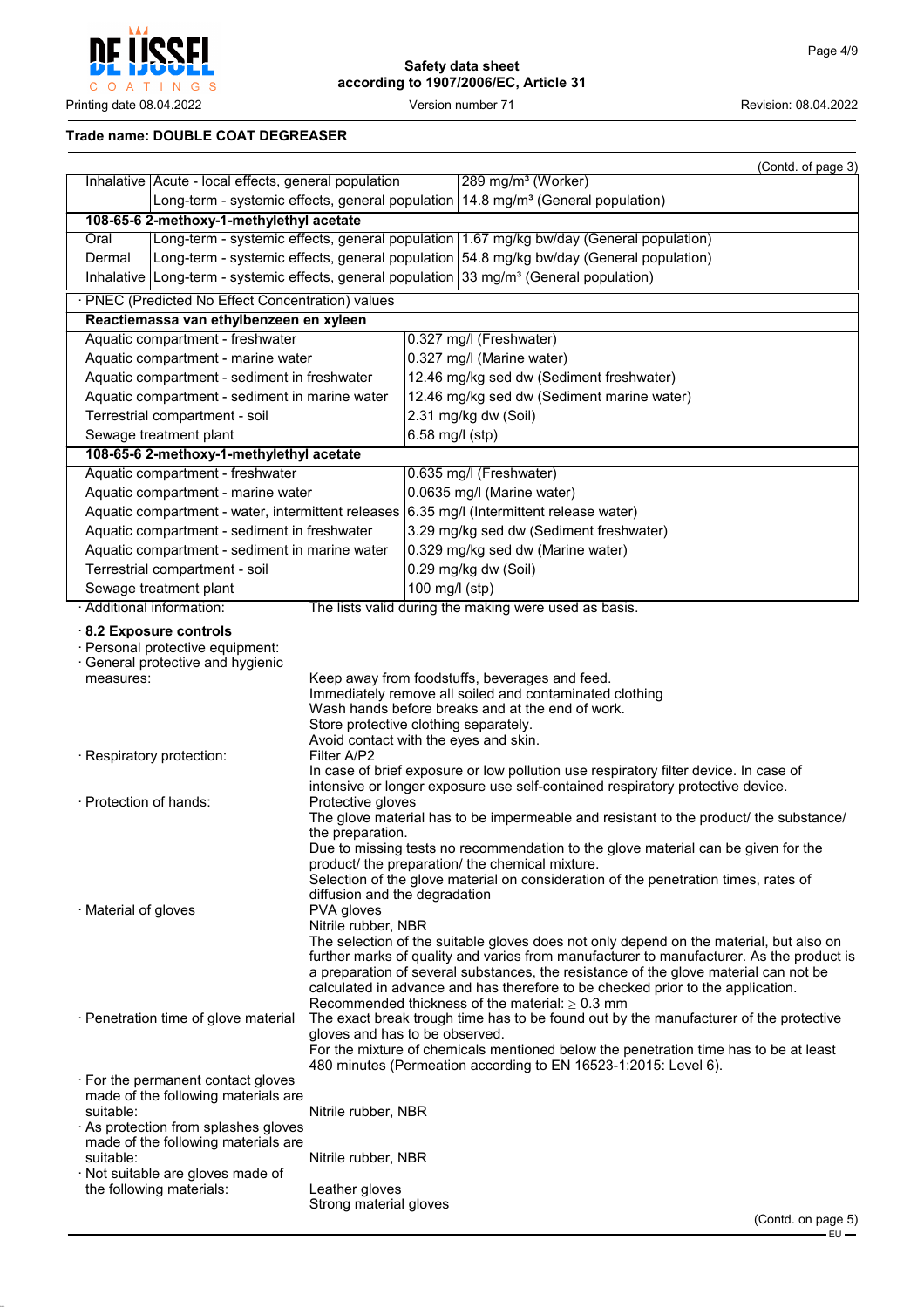### **Trade name: DOUBLE COAT DEGREASER**

| Eye protection:<br>Tightly sealed goggles |                                                                                                                                     | soma. or pago                                                                                             |  |
|-------------------------------------------|-------------------------------------------------------------------------------------------------------------------------------------|-----------------------------------------------------------------------------------------------------------|--|
|                                           | <b>SECTION 9: Physical and chemical properties</b>                                                                                  |                                                                                                           |  |
|                                           | 9.1 Information on basic physical and chemical properties<br>· General Information<br>· Appearance:<br>Form:<br>Colour:<br>· Odour: | Fluid<br>Colourless<br>Characteristic                                                                     |  |
|                                           | Odour threshold:                                                                                                                    | Not determined.                                                                                           |  |
|                                           | pH-value at 20 °C:                                                                                                                  | $\overline{7}$                                                                                            |  |
|                                           | Change in condition<br>Melting point/freezing point:<br>Initial boiling point and boiling range: 135 - 150 °C                       | Undetermined.                                                                                             |  |
|                                           | · Flash point:                                                                                                                      | 28 °C (Pensky Martens, ASTM D93)                                                                          |  |
|                                           | · Flammability (solid, gas):                                                                                                        | Not applicable.                                                                                           |  |
|                                           | · Ignition temperature:                                                                                                             | 315 °C                                                                                                    |  |
|                                           | · Decomposition temperature:                                                                                                        | Not determined.                                                                                           |  |
|                                           | · Auto-ignition temperature:                                                                                                        | Product is not selfigniting.                                                                              |  |
|                                           | · Explosive properties:                                                                                                             | Product is not explosive. However, formation of explosive air/vapour mixtures are<br>possible.            |  |
|                                           | $\cdot$ Explosion limits:<br>Lower:<br>Upper:                                                                                       | 1.2 Vol %<br>7.2 Vol %                                                                                    |  |
|                                           | · Vapour pressure at 20 °C:                                                                                                         | 9.5 hPa                                                                                                   |  |
|                                           | · Density at 20 °C:<br>· Relative density<br>· Vapour density<br>· Evaporation rate                                                 | 0.907 g/cm <sup>3</sup> (DIN 51757, ASTM D 1298)<br>Not determined.<br>Not determined.<br>Not determined. |  |
|                                           | · Solubility in / Miscibility with<br>water:                                                                                        | Not miscible or difficult to mix.                                                                         |  |
|                                           | · Partition coefficient: n-octanol/water:                                                                                           | Not determined.                                                                                           |  |
|                                           | · Viscosity:<br>Dynamic at 20 °C:<br>Kinematic:                                                                                     | 10 mPas (Brookfield, ASTM D1544)<br>Not determined.                                                       |  |
|                                           | · Solvent content:<br>Organic solvents:<br>VOC (2004/42/EC):                                                                        | 40.0%<br>40.00 %                                                                                          |  |
|                                           | Solids content:                                                                                                                     | 7.5%                                                                                                      |  |
|                                           | $\cdot$ 9.2 Other information                                                                                                       | No further relevant information available.                                                                |  |
|                                           |                                                                                                                                     |                                                                                                           |  |

| <b>SECTION 10: Stability and reactivity</b>                                             |                                                       |          |
|-----------------------------------------------------------------------------------------|-------------------------------------------------------|----------|
| ⋅ 10.1 Reactivity<br>10.2 Chemical stability                                            | No further relevant information available.            |          |
| · Thermal decomposition /<br>conditions to be avoided:<br>10.3 Possibility of hazardous | No decomposition if used according to specifications. |          |
| reactions                                                                               | No dangerous reactions known.                         |          |
| ⋅ 10.4 Conditions to avoid                                                              | No further relevant information available.            |          |
| 10.5 Incompatible materials:<br>⋅ 10.6 Hazardous decomposition                          | No further relevant information available.            |          |
| products:                                                                               | No dangerous decomposition products known.            |          |
|                                                                                         |                                                       | (Contd c |

(Contd. on page 6)  $-EU$ 



(Contd. of page 4)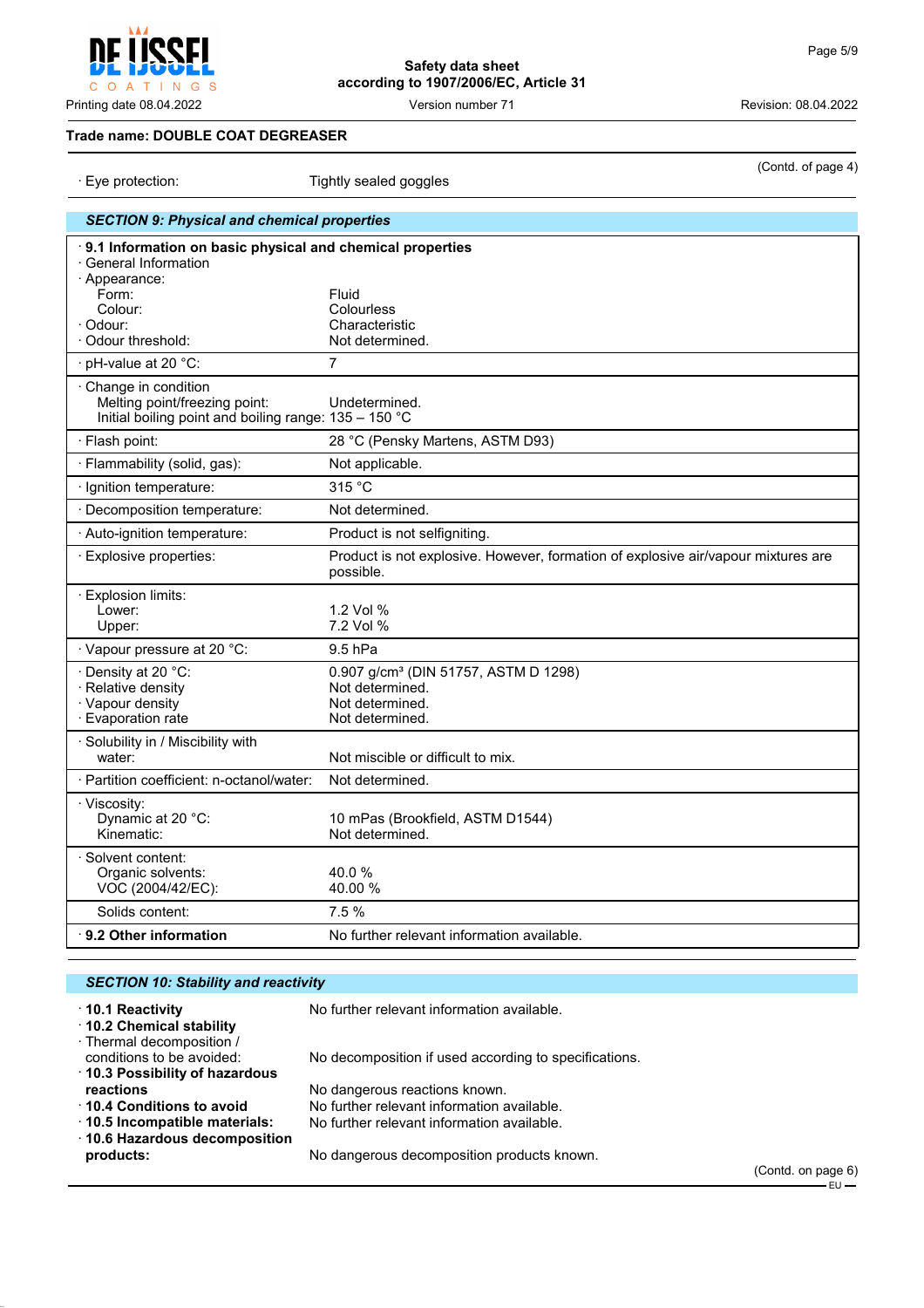**CCEI** Į C O A T I N G S

**Safety data sheet according to 1907/2006/EC, Article 31**

Printing date 08.04.2022 **Version number 71** Version 100 Version 21

### **Trade name: DOUBLE COAT DEGREASER**

(Contd. of page 5)

| <b>SECTION 11: Toxicological information</b>                                                                                                                                 |                                                                                                                                                                                                                                          |  |
|------------------------------------------------------------------------------------------------------------------------------------------------------------------------------|------------------------------------------------------------------------------------------------------------------------------------------------------------------------------------------------------------------------------------------|--|
| · 11.1 Information on toxicological effects<br>· Acute toxicity<br>· LD/LC50 values relevant for classification:                                                             | Harmful in contact with skin or if inhaled.                                                                                                                                                                                              |  |
| · Components<br>Type                                                                                                                                                         | Value<br><b>Species</b>                                                                                                                                                                                                                  |  |
| <b>ATE (Acute Toxicity Estimates)</b>                                                                                                                                        |                                                                                                                                                                                                                                          |  |
| Dermal   LD50   1,833 mg/kg                                                                                                                                                  |                                                                                                                                                                                                                                          |  |
| 108-65-6 2-methoxy-1-methylethyl acetate                                                                                                                                     |                                                                                                                                                                                                                                          |  |
| LD50 8,532 mg/kg (Rat)<br>Oral                                                                                                                                               |                                                                                                                                                                                                                                          |  |
| · Primary irritant effect:<br>Skin corrosion/irritation<br>· Serious eye damage/irritation<br>· Respiratory or skin sensitisation<br>· Additional toxicological information: | Causes skin irritation.<br>Causes serious eye irritation.<br>Based on available data, the classification criteria are not met.<br>· CMR effects (carcinogenity, mutagenicity and toxicity for reproduction)                              |  |
| · Germ cell mutagenicity                                                                                                                                                     | Based on available data, the classification criteria are not met.                                                                                                                                                                        |  |
| · Carcinogenicity                                                                                                                                                            | Based on available data, the classification criteria are not met.                                                                                                                                                                        |  |
| · Reproductive toxicity                                                                                                                                                      | Based on available data, the classification criteria are not met.                                                                                                                                                                        |  |
| · STOT-single exposure<br>· STOT-repeated exposure                                                                                                                           | May cause respiratory irritation. May cause drowsiness or dizziness.<br>May cause damage to organs through prolonged or repeated exposure.                                                                                               |  |
| · Aspiration hazard                                                                                                                                                          | May be fatal if swallowed and enters airways.                                                                                                                                                                                            |  |
| <b>SECTION 12: Ecological information</b><br>$\cdot$ 12.1 Toxicity<br>· Aquatic toxicity:                                                                                    | No further relevant information available.                                                                                                                                                                                               |  |
| · Type of test Effective concentration Method                                                                                                                                | Assessment                                                                                                                                                                                                                               |  |
| <b>ATE (Acute Toxicity Estimates)</b>                                                                                                                                        |                                                                                                                                                                                                                                          |  |
| Inhalative LC50/4 h 18.3 mg/l                                                                                                                                                |                                                                                                                                                                                                                                          |  |
| 108-65-6 2-methoxy-1-methylethyl acetate                                                                                                                                     |                                                                                                                                                                                                                                          |  |
| Inhalative   LC50/4 h   35.7 mg/l (Rat)                                                                                                                                      |                                                                                                                                                                                                                                          |  |
| 12.2 Persistence and                                                                                                                                                         |                                                                                                                                                                                                                                          |  |
| degradability                                                                                                                                                                | No further relevant information available.                                                                                                                                                                                               |  |
| · 12.3 Bioaccumulative potential<br>12.4 Mobility in soil                                                                                                                    | No further relevant information available.<br>No further relevant information available.                                                                                                                                                 |  |
| · Additional ecological information:                                                                                                                                         |                                                                                                                                                                                                                                          |  |
| · General notes:                                                                                                                                                             | Water hazard class 2 (German Regulation) (Self-assessment): hazardous for water<br>Do not allow product to reach ground water, water course or sewage system.<br>Danger to drinking water if even small quantities leak into the ground. |  |
| 12.5 Results of PBT and vPvB assessment                                                                                                                                      |                                                                                                                                                                                                                                          |  |
|                                                                                                                                                                              |                                                                                                                                                                                                                                          |  |
| $\cdot$ PBT:                                                                                                                                                                 | Not applicable.                                                                                                                                                                                                                          |  |
| $\cdot$ vPvB:<br>12.6 Other adverse effects                                                                                                                                  | Not applicable.<br>No further relevant information available.                                                                                                                                                                            |  |

# *SECTION 13: Disposal considerations*

### · **13.1 Waste treatment methods**

|     | $\cdot$ Recommendation                    | Must not be disposed together with household garbage. Do not allow product to reach<br>sewage system. |                      |
|-----|-------------------------------------------|-------------------------------------------------------------------------------------------------------|----------------------|
|     | · European waste catalogue                |                                                                                                       |                      |
|     | HP3 Flammable                             |                                                                                                       |                      |
| HP4 | Irritant - skin irritation and eye damage |                                                                                                       |                      |
| HP5 |                                           | Specific Target Organ Toxicity (STOT)/Aspiration Toxicity                                             |                      |
| HP6 | <b>Acute Toxicity</b>                     |                                                                                                       |                      |
|     | HP14 Ecotoxic                             |                                                                                                       |                      |
|     |                                           |                                                                                                       | (Constant on none 7) |

(Contd. on page 7)

EU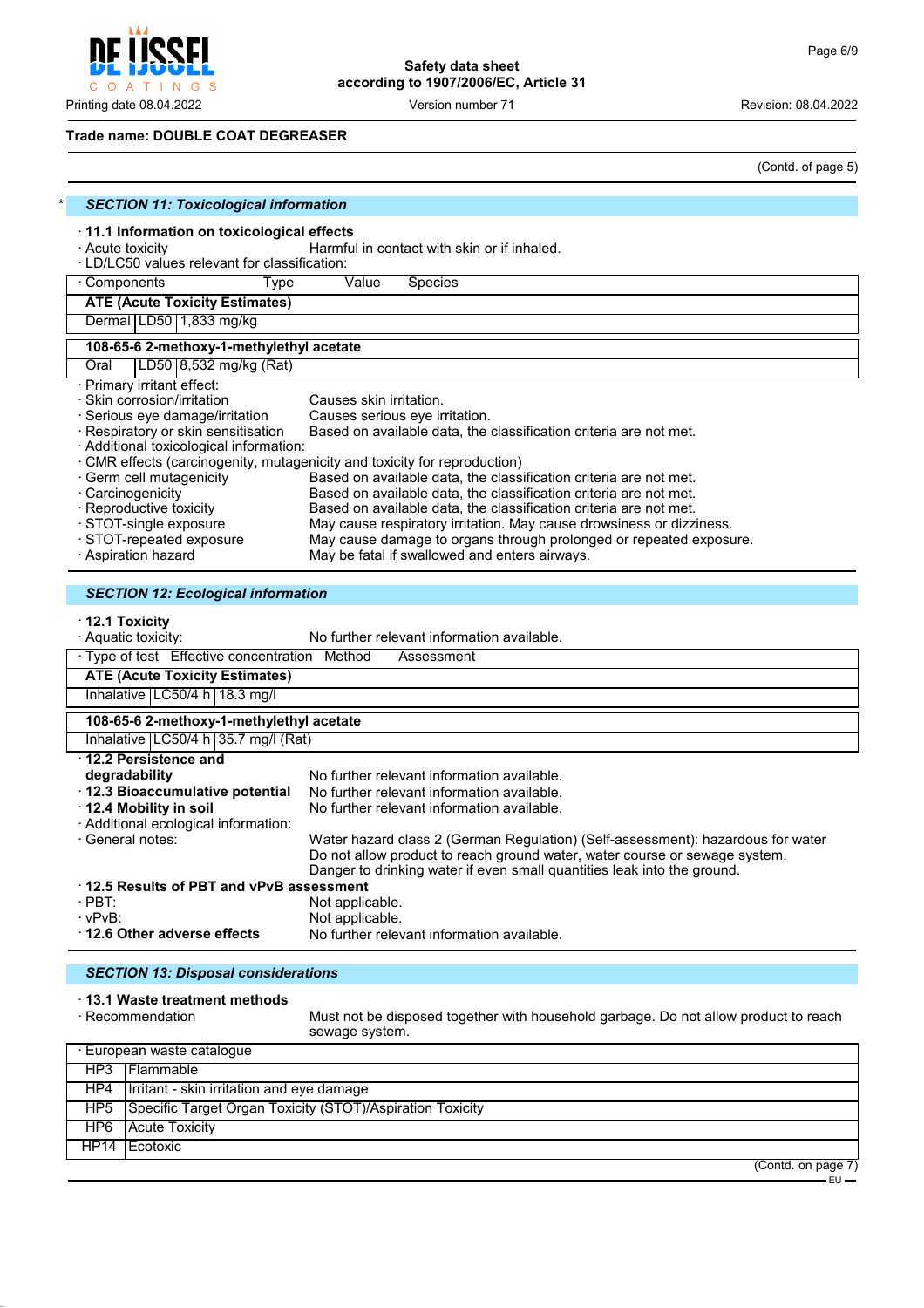Printing date 08.04.2022 Version number 71 Revision: 08.04.2022

(Contd. of page 6)

### **Trade name: DOUBLE COAT DEGREASER**

INGS

- · Uncleaned packaging:
- 

 $\circ$  $A$  $\top$ 

Disposal must be made according to official regulations.

| <b>SECTION 14: Transport information</b>                                                                                  |                                                                                                                                         |
|---------------------------------------------------------------------------------------------------------------------------|-----------------------------------------------------------------------------------------------------------------------------------------|
| $\cdot$ 14.1 UN-Number<br>· ADR/RID/ADN, IMDG, IATA                                                                       | <b>UN1992</b>                                                                                                                           |
| · 14.2 UN proper shipping name<br>· ADR/RID/ADN                                                                           | 1992 FLAMMABLE LIQUID, TOXIC, N.O.S. (Reactiemassa van<br>ethylbenzeen en xyleen, 2-methoxy-1-methylethyl acetate)                      |
| · IMDG, IATA                                                                                                              | FLAMMABLE LIQUID, TOXIC, N.O.S. (Reactiemassa van<br>ethylbenzeen en xyleen, 2-methoxy-1-methylethyl acetate)                           |
| 14.3 Transport hazard class(es)                                                                                           |                                                                                                                                         |
| · ADR/RID/ADN<br>· Class<br>· Label                                                                                       | 3 (FT1) Flammable liquids.<br>$3+6.1$                                                                                                   |
| · IMDG<br>· Class<br>· Label                                                                                              | 3 Flammable liquids.<br>3/6.1                                                                                                           |
| · IATA<br>· Class<br>· Label                                                                                              | 3 Flammable liquids.<br>3(6.1)                                                                                                          |
| ⋅ 14.4 Packing group<br>· ADR/RID/ADN, IMDG, IATA                                                                         | Ш                                                                                                                                       |
| ⋅14.5 Environmental hazards:<br>· Marine pollutant:                                                                       | <b>No</b>                                                                                                                               |
| 14.6 Special precautions for user<br>· Hazard identification number (Kemler code):<br>· EMS Number:<br>· Stowage Category | Warning: Flammable liquids.<br>36<br>$F-E$ , S-D<br>A                                                                                   |
| 14.7 Transport in bulk according to Annex II of Marpol<br>and the IBC Code                                                | Not applicable.                                                                                                                         |
| · Transport/Additional information:                                                                                       |                                                                                                                                         |
| · ADR/RID/ADN<br>$\cdot$ Limited quantities (LQ)<br>· Excepted quantities (EQ)                                            | 5L<br>Code: E1<br>Maximum net quantity per inner packaging: 30 ml<br>Maximum net quantity per outer packaging: 1000 ml                  |
| · Transport category<br>· Tunnel restriction code                                                                         | 3<br>D/E                                                                                                                                |
| · IMDG<br>· Limited quantities (LQ)<br>$\cdot$ Excepted quantities (EQ)                                                   | 5L<br>Code: E1<br>Maximum net quantity per inner packaging: 30 ml<br>Maximum net quantity per outer packaging: 1000 ml                  |
| · UN "Model Regulation":                                                                                                  | UN 1992 FLAMMABLE LIQUID, TOXIC, N.O.S.<br>(REACTIEMASSA VAN ETHYLBENZEEN EN XYLEEN, 2-<br>METHOXY-1-METHYLETHYL ACETATE), 3 (6.1), III |

### \* *SECTION 15: Regulatory information*

· **15.1 Safety, health and environmental regulations/legislation specific for the substance or mixture**

· Directive 2012/18/EU

· Named dangerous substances -

ANNEX I THE SERVICE OF SERVICE ANNEX IS ISSUED.<br>
Seveso category The Service P5c FLAMMABLE LIQUIDS P5c FLAMMABLE LIQUIDS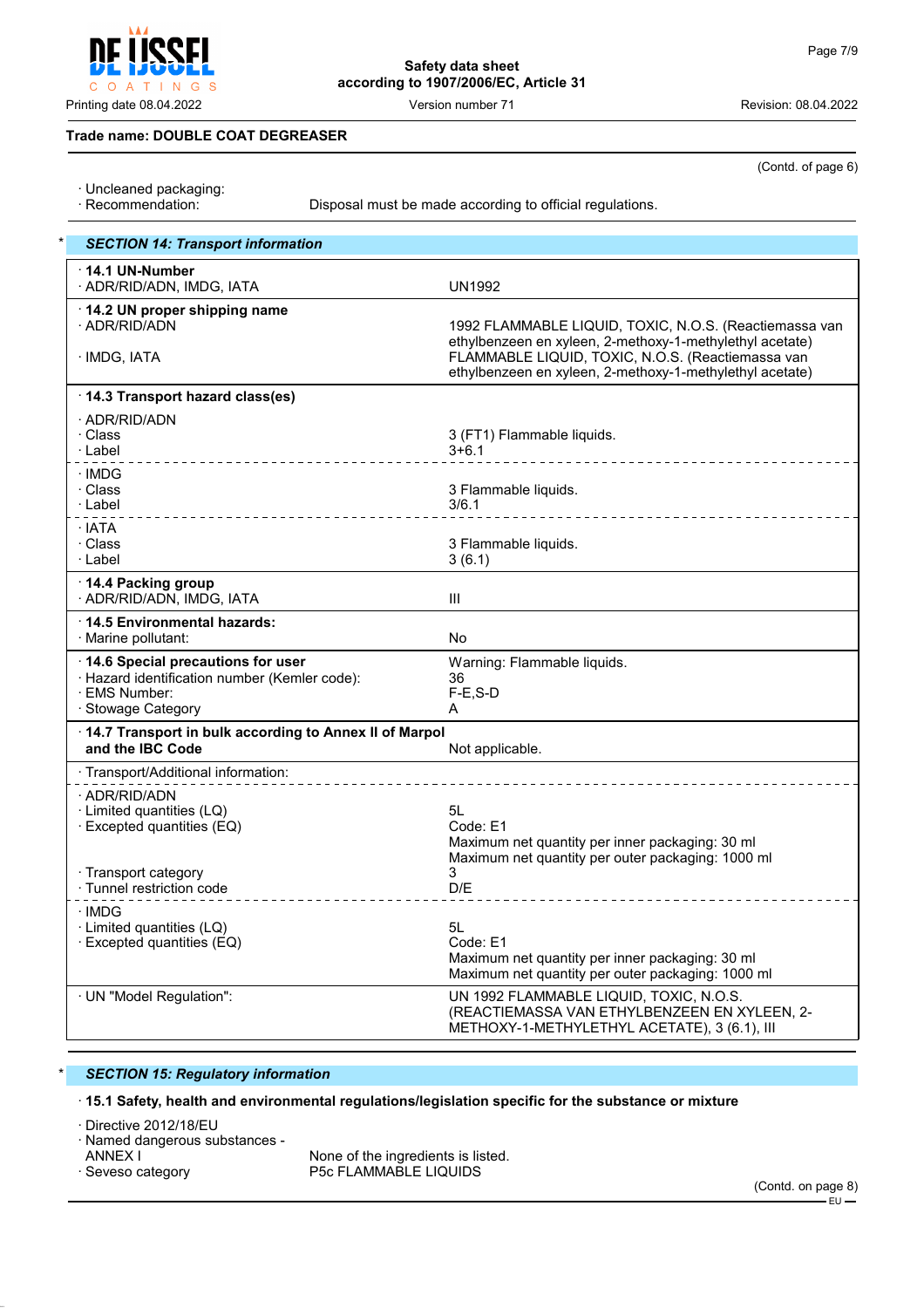ïeeci COATINGS

Printing date 08.04.2022 **Version number 71** Version 100 Version 21

 $\overline{\mathbf{r}}$ 

# **Safety data sheet according to 1907/2006/EC, Article 31**

### **Trade name: DOUBLE COAT DEGREASER**

|                                                                                                        |                              | (Contd. of page 7)                                                                                                                                                                     |
|--------------------------------------------------------------------------------------------------------|------------------------------|----------------------------------------------------------------------------------------------------------------------------------------------------------------------------------------|
| · Qualifying quantity (tonnes) for the<br>application of lower-tier                                    |                              |                                                                                                                                                                                        |
| requirements                                                                                           | $5,000$ t                    |                                                                                                                                                                                        |
| Qualifying quantity (tonnes) for the                                                                   |                              |                                                                                                                                                                                        |
| application of upper-tier<br>requirements                                                              | 50,000 t                     |                                                                                                                                                                                        |
| · REGULATION (EC) No 1907/2006                                                                         |                              |                                                                                                                                                                                        |
| <b>ANNEX XVII</b>                                                                                      | Conditions of restriction: 3 |                                                                                                                                                                                        |
| – Annex II                                                                                             |                              | · DIRECTIVE 2011/65/EU on the restriction of the use of certain hazardous substances in electrical and electronic equipment                                                            |
| None of the ingredients is listed.                                                                     |                              |                                                                                                                                                                                        |
| · REGULATION (EU) 2019/1148                                                                            |                              |                                                                                                                                                                                        |
|                                                                                                        |                              | · Annex I - RESTRICTED EXPLOSIVES PRECURSORS (Upper limit value for the purpose of licensing under Article 5(3))                                                                       |
| None of the ingredients is listed.                                                                     |                              |                                                                                                                                                                                        |
| · Annex II - REPORTABLE EXPLOSIVES PRECURSORS                                                          |                              |                                                                                                                                                                                        |
| None of the ingredients is listed.                                                                     |                              |                                                                                                                                                                                        |
| · Regulation (EC) No 273/2004 on drug precursors                                                       |                              |                                                                                                                                                                                        |
| None of the ingredients is listed.                                                                     |                              |                                                                                                                                                                                        |
| drug precursors                                                                                        |                              | Regulation (EC) No 111/2005 laying down rules for the monitoring of trade between the Community and third countries in                                                                 |
| None of the ingredients is listed.                                                                     |                              |                                                                                                                                                                                        |
| · National regulations:                                                                                |                              |                                                                                                                                                                                        |
| · Technical instructions (air):                                                                        | Class                        | Share in %                                                                                                                                                                             |
|                                                                                                        | <b>NK</b>                    | 40.0                                                                                                                                                                                   |
| ⋅15.2 Chemical safety                                                                                  |                              |                                                                                                                                                                                        |
| assessment:                                                                                            |                              | A Chemical Safety Assessment has not been carried out.                                                                                                                                 |
| <b>SECTION 16: Other information</b>                                                                   |                              |                                                                                                                                                                                        |
|                                                                                                        |                              | This information is based on our present knowledge. However, this shall not constitute a guarantee for any specific product                                                            |
| features and shall not establish a legally valid contractual relationship.                             |                              |                                                                                                                                                                                        |
| · Relevant phrases                                                                                     |                              | H226 Flammable liquid and vapour.                                                                                                                                                      |
|                                                                                                        |                              | H304 May be fatal if swallowed and enters airways.<br>H312 Harmful in contact with skin.                                                                                               |
|                                                                                                        | H315 Causes skin irritation. |                                                                                                                                                                                        |
|                                                                                                        |                              | H319 Causes serious eye irritation.                                                                                                                                                    |
|                                                                                                        | H332 Harmful if inhaled.     | H335 May cause respiratory irritation.                                                                                                                                                 |
|                                                                                                        |                              | H336 May cause drowsiness or dizziness.                                                                                                                                                |
|                                                                                                        |                              | H373 May cause damage to organs through prolonged or repeated exposure.                                                                                                                |
|                                                                                                        |                              | H412 Harmful to aquatic life with long lasting effects.                                                                                                                                |
|                                                                                                        |                              |                                                                                                                                                                                        |
| · Classification according to<br>Regulation (EC) No 1272/2008                                          |                              | The classification of the mixture is generally based on the calculation method using                                                                                                   |
|                                                                                                        |                              | substance data according to Regulation (EC) No 1272/2008.                                                                                                                              |
| Flammable liquids                                                                                      |                              | On basis of test data                                                                                                                                                                  |
| Acute toxicity - dermal                                                                                |                              | The classification of the mixture is generally based on the calculation                                                                                                                |
| Acute toxicity - inhalation<br>Skin corrosion/irritation                                               |                              | method using substance data according to Regulation (EC) No<br>1272/2008.                                                                                                              |
| Serious eye damage/eye irritation                                                                      |                              |                                                                                                                                                                                        |
| Specific target organ toxicity (single exposure)<br>Specific target organ toxicity (repeated exposure) |                              |                                                                                                                                                                                        |
| Aspiration hazard                                                                                      |                              | Expert judgement                                                                                                                                                                       |
|                                                                                                        |                              |                                                                                                                                                                                        |
| · Department issuing SDS:<br>· Contact:                                                                |                              | Research and Development<br>Saïda El Asjadi, tel: +31 182 372177, e-mail: safety@de-ijssel-coatings.nl                                                                                 |
| · Abbreviations and acronyms:                                                                          |                              | RID: Règlement international concernant le transport des marchandises dangereuses par chemin de fer<br>(Regulations Concerning the International Transport of Dangerous Goods by Rail) |
|                                                                                                        |                              | ICAO: International Civil Aviation Organisation                                                                                                                                        |
|                                                                                                        |                              | ADR: Accord relatif au transport international des marchandises dangereuses par route (European Agreement<br>Concerning the International Carriage of Dangerous Goods by Road)         |
|                                                                                                        |                              | IMDG: International Maritime Code for Dangerous Goods<br>IATA: International Air Transport Association<br>GHS: Globally Harmonised System of Classification and Labelling of Chemicals |